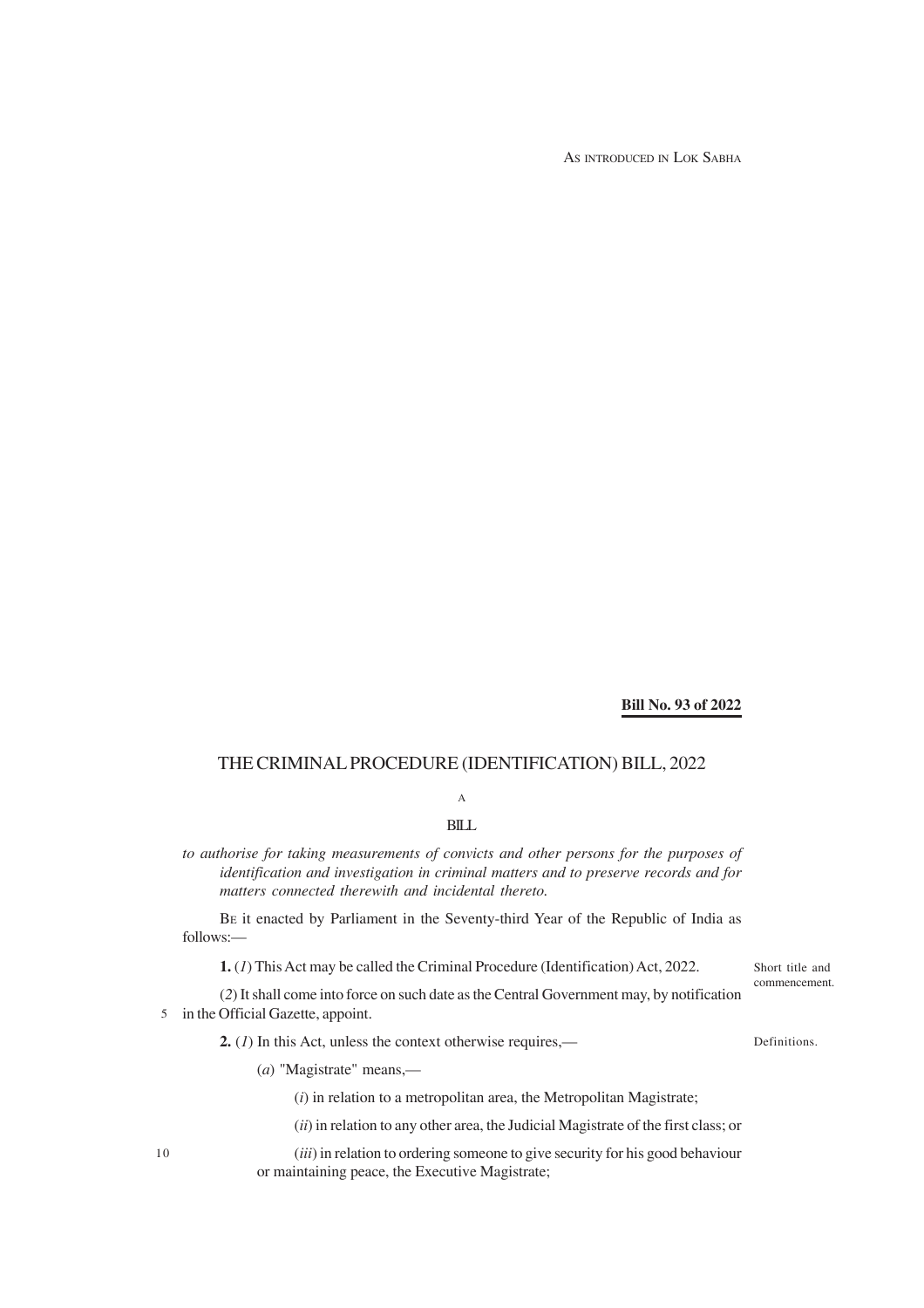(*b*) "measurements" includes finger-impressions, palm-print impressions, foot-print impressions, photographs, iris and retina scan, physical, biological samples and their analysis, behavioural attributes including signatures, handwriting or any other examination referred to in section 53 or section 53A of the Code of Criminal Procedure, 1973; (*c*) "police officer" means the officer-in-charge of a police station or an officer not below the rank of Head Constable; (*d*) "prescribed" means prescribed by rules made under this Act; (*e*) "prison officer" means an officer of prison not below the rank of Head Warder. (*2*) Words and expressions used herein and not defined but defined in the Indian Penal 10 Code and the Code of Criminal Procedure, 1973 shall have the same meaning respectively assigned to them in those Codes. **3.** Any person, who has been,— (*a*) convicted of an offence punishable under any law for the time being in force; or (*b*) ordered to give security for his good behaviour or maintaining peace under 15 section 117 of the Code of Criminal Procedure, 1973 for a proceeding under section 107 or section 108 or section 109 or section 110 of the said Code; or (*c*) arrested in connection with an offence punishable under any law for the time being in force or detained under any preventive detention law, shall, if so required, allow his measurement to be taken by a police officer or a prison officer 20 in such manner as may be prescribed by the Central Government or the State Government: Provided that any person arrested for an offence committed under any law for the time being in force (except for an offence committed against a woman or a child or for any offence punishable with imprisonment for a period not less than seven years) may not be obliged to allow taking of his biological samples under the provisions of this section. **4.** (*1*) The National Crime Records Bureau shall, in the interest of prevention, detection, investigation and prosecution of any offence under any law for the time being in force,— (*a*) collect the record of measurements from State Government or Union territory Administration or any other law enforcement agencies; (*b*) store, preserve and destroy the record of measurements at national level; (*c*) process such records with relevant crime and criminal records; and (*d*) share and disseminate such records with any law enforcement agency, in such manner as may be prescribed. (*2*)The record of measurements shall be retained in digital or electronic form for a 35 period of seventy-five years from the date of collection of such measurement: Provided that where any person, who has not been previously convicted of an offence punishable under any law with imprisonment for any term, has had his measurements taken 2 of 1974 45 of 1860 2 of 1974 2 of 1974 5 25 30

according to the provisions of this Act, is released without trial or discharged or acquitted by the court, after exhausting all legal remedies, all records of measurements so taken shall, 40 unless the court or Magistrate, for reasons to be recorded in writing otherwise directs, be destroyed from records.

(*3*) The State Government and Union territory Administration may notify an appropriate agency to collect, preserve and share the measurements in their respective jurisdictions.

45

Collection, storing, preservation of measurements and storing, sharing, dissemination, destruction and disposal of records.

Taking of measurement. 2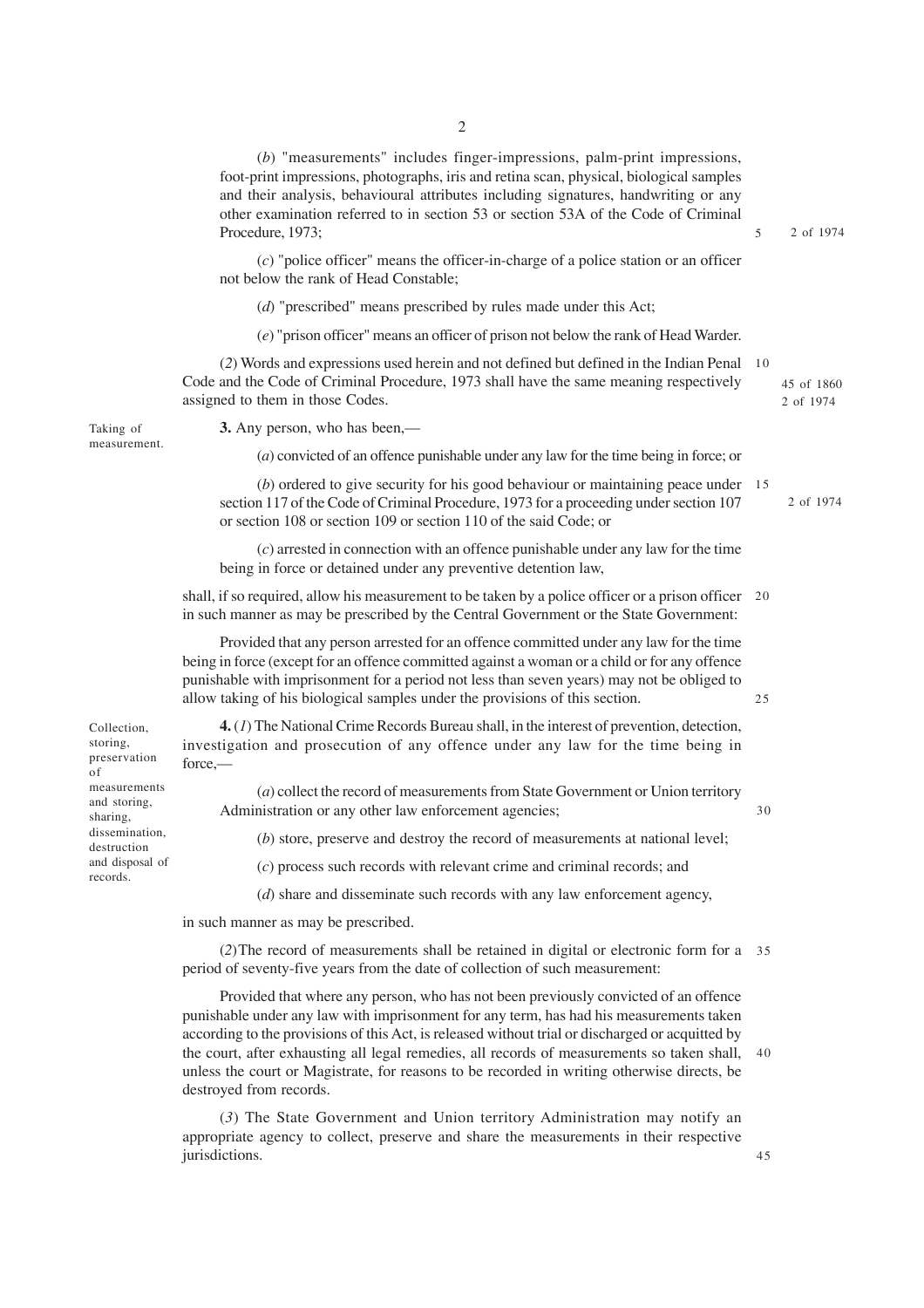2 of 1974

**5.** Where the Magistrate is satisfied that, for the purpose of any investigation or proceeding under the Code of Criminal Procedure, 1973 or any other law for the time being in force, it is expedient to direct any person to give measurements under this Act, the Magistrate may make an order to that effect and in that case, the person to whom the order relates shall 5 allow the measurements to be taken in conformity with such directions.

**6.** (*1*) If any person who is required to allow the measurements to be taken under this Act resists or refuses to allow taking of such measurements, it shall be lawful for the police officer or prison officer to take such measurements in such manner as may be prescribed. Resistance to allow taking of measurements.

(*2*) Resistance to or refusal to allow the taking of measurements under this Act shall be deemed to be an offence under section 186 of the Indian Penal Code. 45 of 1860 10

> 7. No suit or any other proceeding shall lie against any person for anything done, or Bar of suit. intended to be done in good faith under this Act or any rule made thereunder.

**8.** (*1*) The Central Government or the State Government may, by notification in the Official Gazette, make rules for carrying out the purposes of this Act.

(*2*) In particular, and without prejudice to the generality of the foregoing provisions, such rules may provide for all or any of the following matters, namely:— 15

(*a*) the manner of taking measurements under section 3;

(*b*) the manner of collection, storing, preservation of measurements and sharing, dissemination, destruction and disposal of records under sub-section (*1*) of section 4;

 $20$ 

(*c*) the manner of taking of measurements under sub-section (*1*) of section 6;

(*d*) any other matter which is to be prescribed, or in respect of which provision is to be made.

(*3*) Every rule made by the Central Government under this Act shall be laid, as soon as may be after it is made, before each House of Parliament, while it is in session, for a total

- period of thirty days which may be comprised in one session or two or more successive 25 sessions, and if, before the expiry of the session immediately following the session or the successive sessions aforesaid, both Houses agree in making any modification in the rule or both Houses agree that the rule should not be made, the rule shall thereafter have effect only in such modified form or be of no effect, as the case may be; so, however, that any such modification or annulment shall be without prejudice to the validity of anything previously 30
- done under that rule.

(*4*) Every rule made by the State Government under this Act shall be laid, as soon as may be after it is made, before each House of the State Legislature where it consists of two Houses, or where such Legislature consists of one House, before that House.

**9.** (*1*) If any difficulty arises in giving effect to the provisions of this Act, the Central Power to Government may, by order, published in the Official Gazette, make such provisions not inconsistent with the provisions of this Act as appear to it to be necessary for removing the difficulty: 35

remove difficulties.

Provided that no such order shall be made under this section after the expiry of three years from the commencement of this Act.  $40$ 

(*2*) Every order made under this section shall be laid, as soon as may be after it is made, before each House of Parliament.

33 of 1920

**10.** (*1*) The Identification of Prisoners Act, 1920 is hereby repealed.

Repeal and saving.

(*2*) Notwithstanding such repeal, anything done or any action taken or purported to 45 have done or taken including any rule, regulation, or any proceedings taken, any rule made or any direction given or any proceedings taken or any penalty or fine imposed under the repealed Act shall, in so far as it is not inconsistent with the provisions of this Act, be deemed to have been done or taken under the corresponding provisions of this Act.

Magistrate to direct a person to give measurements.

Power of

Power to make rules.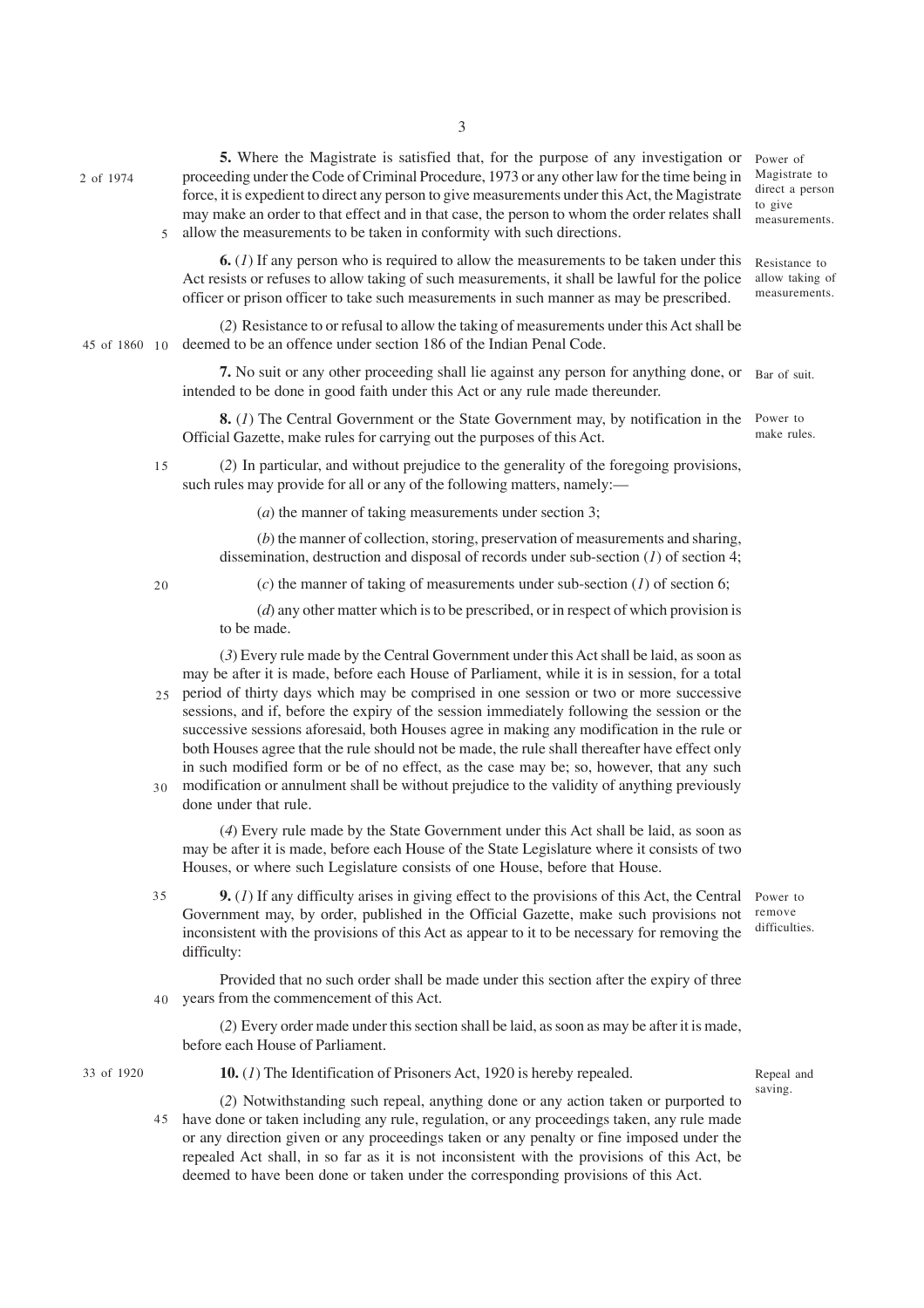(*3*)The mention of particular matters in sub-section (*2*) shall not be held to prejudice or affect the general application of section 6 of the General Clauses Act, 1897 with regard to the effect of repeal. 10 of 1897

4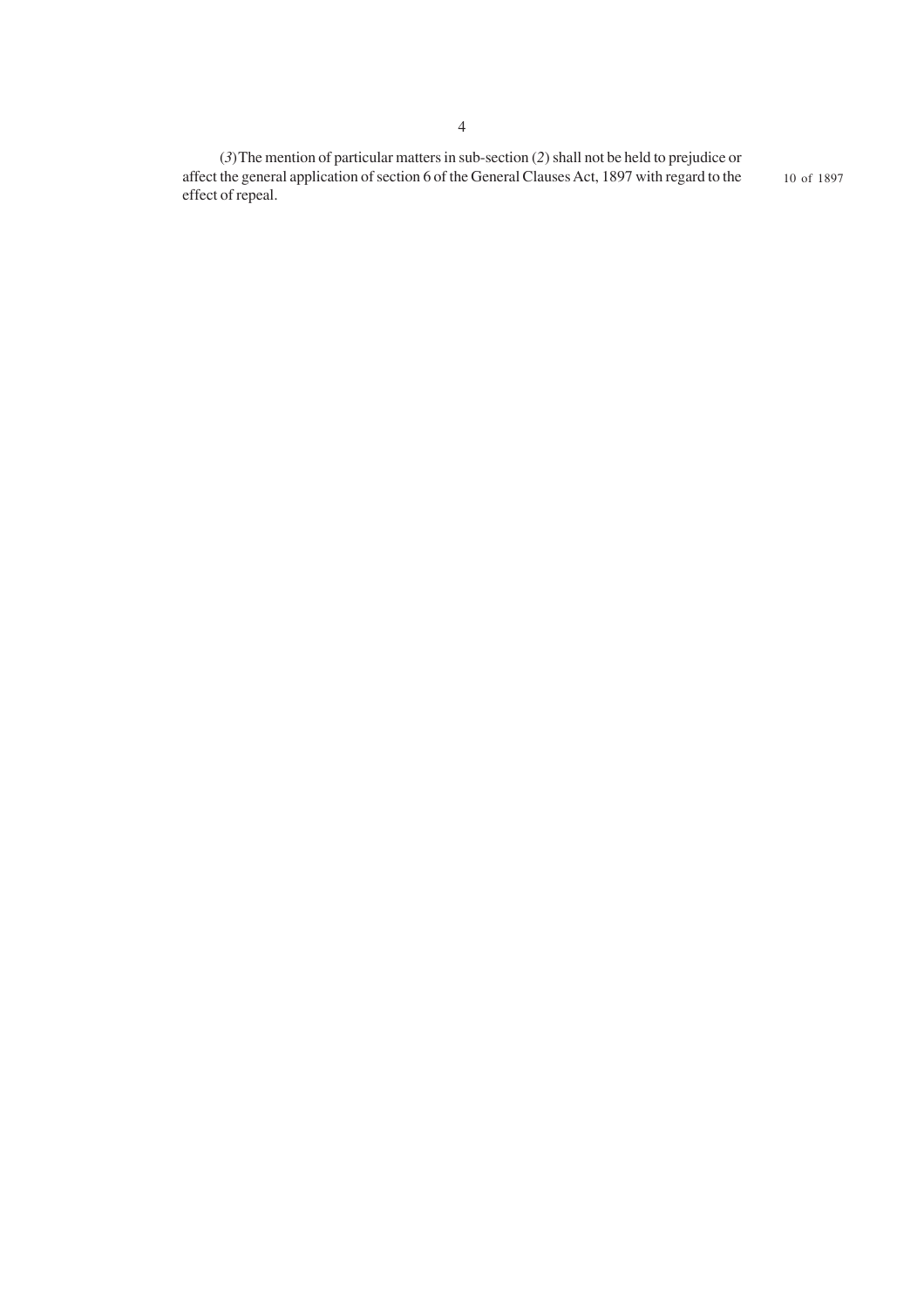### STATEMENT OF OBJECTS AND REASONS

The Identification of Prisoners Act, 1920 was enacted to authorise the taking of measurements and photographs of convicts and other persons. The term "measurements" used in the said Act is limited to allow for taking of finger impressions and foot-print impressions of limited category of convicted and non-convicted persons and photographs on the order of a Magistrate.

2. New ''measurement'' techniques being used in advanced countries are giving credible and reliable results and are recognised world over. The Act does not provide for taking these body measurements as many of the techniques and technologies had not been developed at that point of time. It is, therefore, essential to make provisions for modern techniques to capture and record appropriate body measurements in place of existing limited measurements.

3. The said Act, in its present form, provides access to limited category of persons whose body measurements can be taken. It is considered necessary to expand the ''ambit of persons'' whose measurements can be taken as this will help the investigating agencies to gather sufficient legally admissible evidence and establish the crime of the accused person.

4. Therefore, there is a need for expanding the scope and ambit of the ''measurements'' which can be taken under the provisions of law as it will help in unique identification of a person involved in any crime and will assist the investigating agencies in solving the criminal case.

5. The Criminal Procedure (Identification) Bill, 2022 provides for legal sanction for taking appropriate body measurements of persons who are required to give such measurements and will make the investigation of crime more efficient and expeditious and will also help in increasing the conviction rate.

6. The said Bill, *inter alia,* seeks:—

(*i*) to define ''measurements'' to include finger-impressions, palm-print and foot-print impressions, photographs, iris and retina scan, physical, biological samples and their analysis, etc.;

(*ii*) to empower the National Crime Records Bureau of India to collect, store and preserve the record of measurements and for sharing, dissemination, destruction and disposal of records;

(*iii*) to empower a Magistrate to direct any person to give measurements;

(*iv*) to empower police or prison officer to take measurements of any person who resists or refuses to give measurements.

7. The Bill seeks to achieve the above objectives.

NEW DELHI; AMIT SHAH. *The* 23*rd March,* 2022.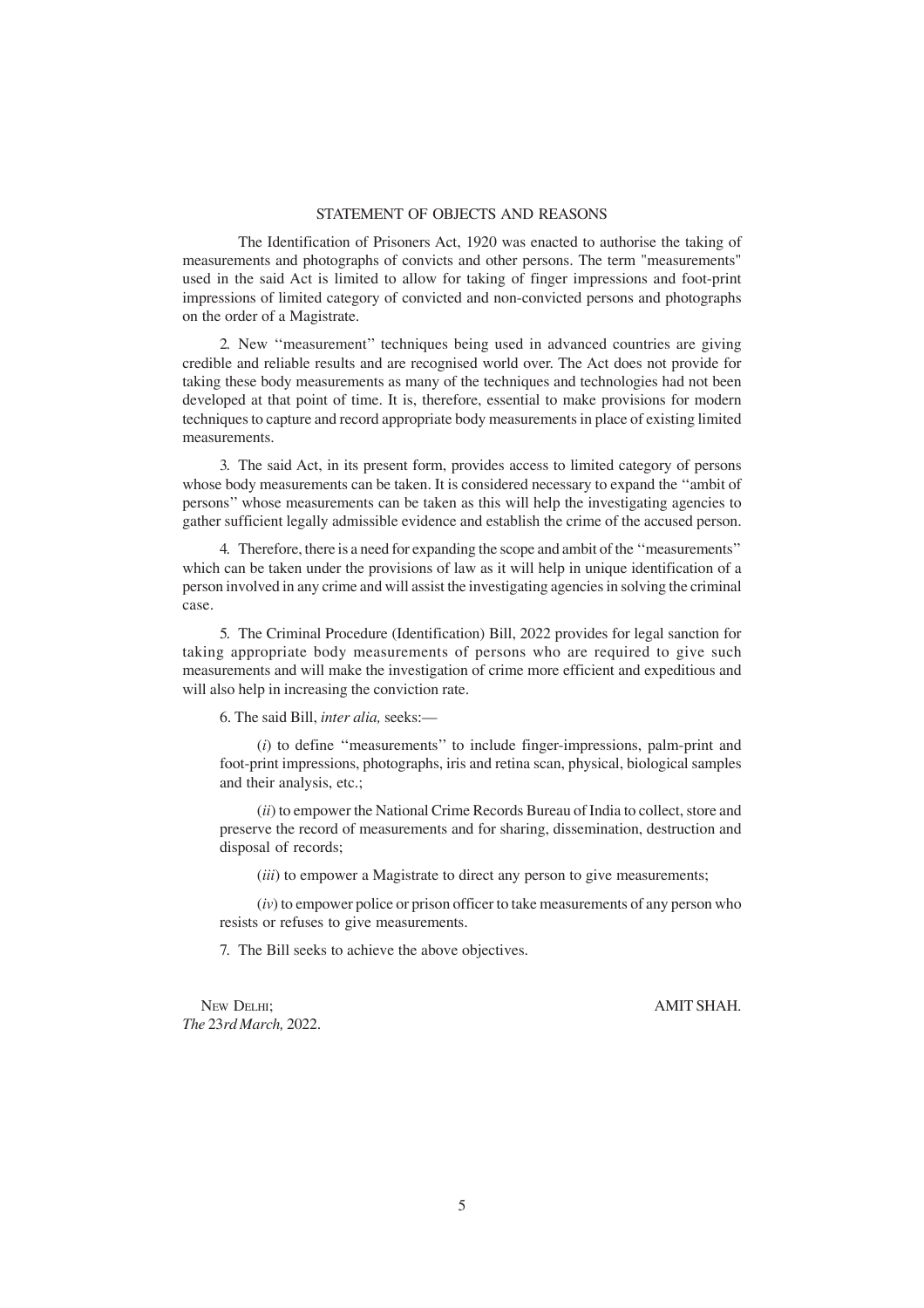### MEMORANDUM REGARDING DELAGATED LEGISLATION

Clause 3 of the Bill empowers the Central and State Governments to provide by rules the manner of taking measurements.

2. Clause 4 of the Bill empowers the Central Government and State Government to provide by rules the manner of collection, storage and preservation of measurements and sharing, dissemination, destruction and disposal of record by the National Crime Records Bureau.

3. Clause 6 of the Bill empowers the Central Government and State Government to make rules to provide the manner of taking measurements of persons who may resist or refuse to give such measurements.

4. Clause 8 of the Bill empowers the Central Government and State Government to make rules on any other matter which is to be prescribed, or in respect of which a provision is to be made.

5. Every rule made under this Act shall be laid, as soon as it is made or issued, before each House of Parliament and State Legislature.

6. The matters in respect of which rules may be made under the aforesaid provisions are matters of detail and it is not practicable to provide them in the Bill itself. The delegation of legislative powers is, therefore, of a normal character.